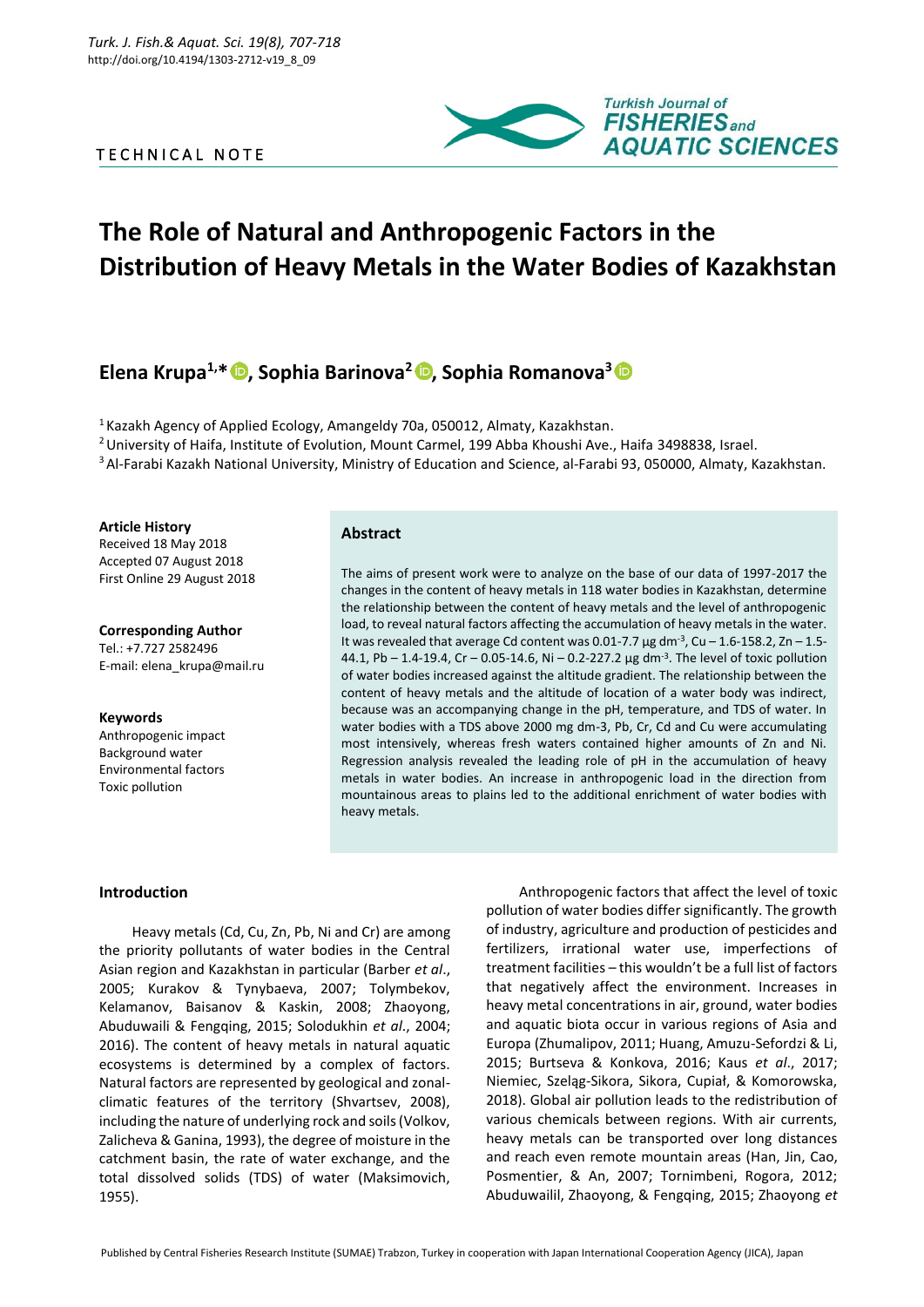# *al*., 2015).

Kazakhstan has a large territory with diverse geological and climatic conditions. Wide temperature gradient and water TDS (Krupa, 2012), rich reserves of polymetallic ores (Mazurov, 2005), together with the uneven distribution of industrial and agricultural enterprises throughout the country  $-$  all this has a multidirectional impact on the level of toxic pollution of Kazakhstan's water bodies. However, published references provide information only on the absolute concentrations of heavy metals in the some water bodies of Kazakhstan (Amirgaliev, 2007; Burlibaev *et al.,*  2014; Burlibayeva, Burlibayev, Opp & Bao, 2016; Dostay & Tyumenev, 2009; Krupa & Barinova, 2016; Krupa, Romanova & Imentay, 2016; Krupa, Barinova, Amirgaliyev, Issenova & Kozhabayeva, 2017; Krupa, Barinova, Tsoy, Lopareva & Sadyrbaeva, 2017; Krupa *et al*., 2017c; Krupa, Barinova, Assylbekova & Isbekov, 2018; Slivinsky, Krupa & Akberdina, 2009; Slivinsky, Krupa, Lopatin, Mamilov & Prikhodko, 2010; Slivinsky, Krupa, Lopatin, Mamilov & Prikhodko, 2010a; Slivinsky, Krupa, Mamilov & Akhmetov, 2013; Savinkova, 2013; Slivinsky & Krupa, 2013; Zakarkina, Tskhai, Epifantseva & Akulova*,* 2011). The patterns of change of heavy metals content in the water bodies in relation to anthropogenic and natural factors were do not analyzed in the above-mentioned works.

The aim of the present work was to analyze distribution of Cd, Cu, Zn, Pb, Ni and Cr content in various types of water bodies of Kazakhstan depending on anthropogenic and natural environmental factors.

# **Materials and Methods**

#### **Study Area**

We were investigated the level of toxic pollution of 118 water bodies in Kazakhstan during 1997-2007. The water bodies that were examined differed in the character of water-salt nutrition and were divided into two groups – fresh and mineralized. For the conditional boundary between these two groups of water bodies, the total dissolved solids (TDS) of water at 2000 mg dm-<sup>3</sup> were taken.

Further, fresh and mineralized water bodies were divided into three categories depending on the intensity of the anthropogenic load: background water bodies, water bodies with a moderate level of anthropogenic impact, and water bodies with a strong level of anthropogenic impact (Figure 1).

Background water bodies are remote from sources of anthropogenic impact and have a minimal transformation or total integrity of the catchment areas. Background water bodies includes springs, wells, hot springs, mountain rivers, mountain lakes and reservoirs, and some water bodies of plains.

Water bodies with a moderate level of anthropogenic impact include rivers, lakes, reservoirs which are located on the plain. Reservoirs are used for irrigation purposes, which is associated with significant seasonal changes in the water level. Some large water reservoirs, in addition, are designed to generate electricity. Catchment basin areas of this type water



**Figure 1.** Location of water bodies of Kazakhstan that were surveyed.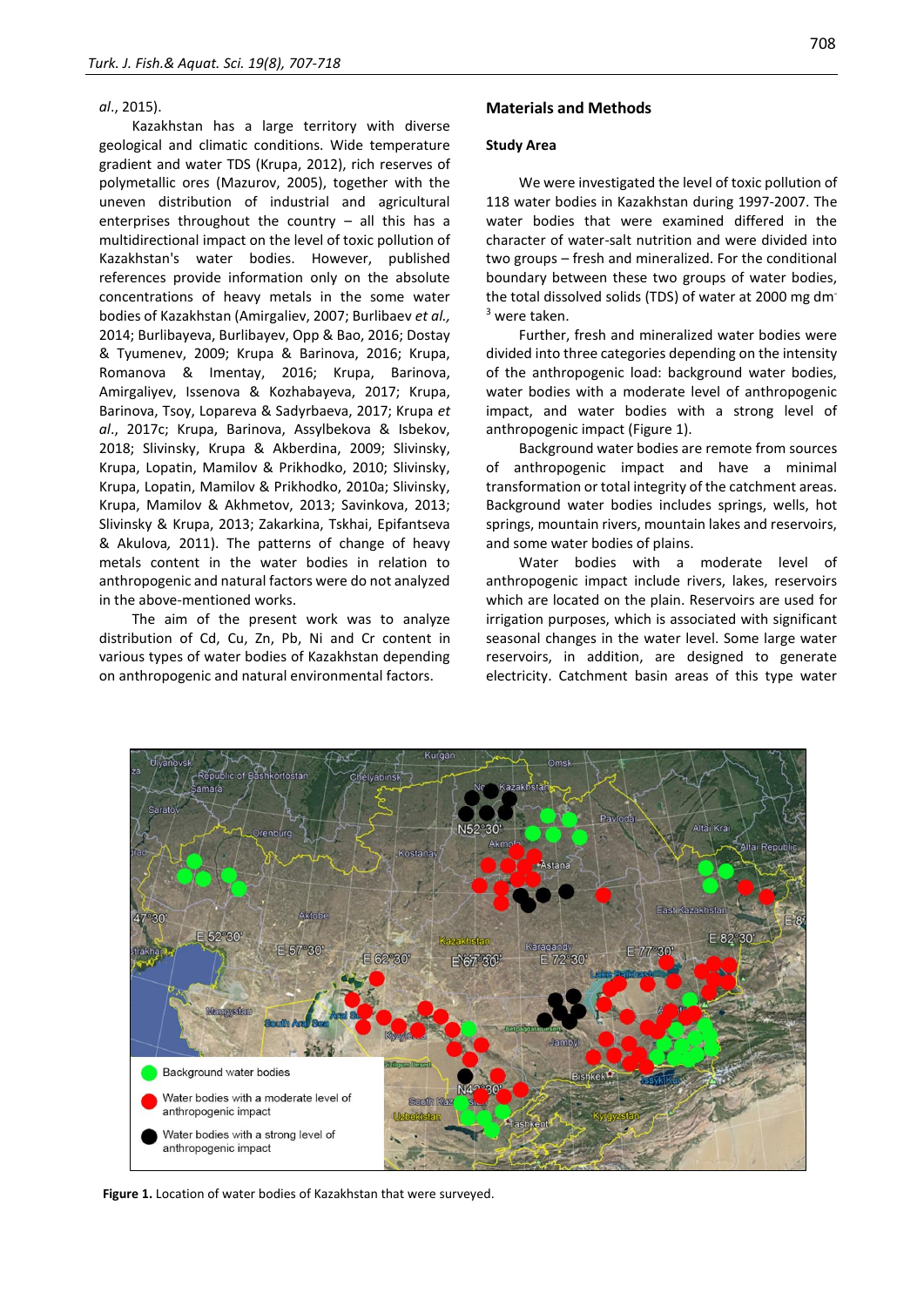bodies are generally used for agriculture and livestock husbandry, but the wastewater is not discharged directly into the water bodies. Pollution of water bodies occurs due to surface runoff and runoff from the inflowing rivers.

Water bodies with a strong level of anthropogenic impact are the storage facilities of pre-treated municipal and industrial effluents. That is, wastewater is discharged directly into these water bodies.

# **Sampling**

Water samples were taken at each of 118 water bodies to determine the total dissolved solids (TDS) and heavy metal content. In small water bodies with an area of less than 1 km<sup>2</sup>, three water samples were taken and then mixed. From this mixed sample, one integral subprobe was taken for the subsequent analysis. In large water bodies, water samples were selected from a grid of stations, evenly distributed throughout the water area. A total of 491 water samples were taken to determine the content of 6 heavy metals – Cd, Cu, Zn, Pb, Ni and Cr, and the same number of samples – for the determination of the TDS and chemical composition of water (Table 1). The samples for heavy metals were fixed in the field environment by adding nitric acid immediately after sampling. All collected samples were transported to the lab in an icebox. The measures the temperature and pH of the surface water layers were taken in the field environment by using Hanna HI 98129 instrument. Transparency of water was measured with Secchi disk. Coordinate referencing of the stations and altitude of each water body (a.s.l.) were done by Garmin eTrex GPS-navigator. The depth of each station and the maximum depth of a water body were determined by

field conditions. In the Google Earth program, the area of each water body was determined on the basis of a coordinate reference. The maximum temperature of the surface layers of water was taken as the temperature recorded in the hottest month. For plain water bodies – this is the water temperature in July, for mountain water bodies – in August.

# **Methods of Chemical Analysis of Water and Determination of Heavy Metals**

Conventional methods of chemical analysis of water were used (Semenova, 1977; Fomin, 1995). Water samples were analyzed in three – four replications. The error of estimate for major ions in the water was 0.5– 5.0%, depending on the analysis.

Analysis of water samples for heavy metals was carried out in the analytical laboratory "KAZEKOANALIZ" (accreditation certificate No. KZ.I.02.1017) according to the interstate standard [Interstate standard, 2013]. Heavy metal measuring was performed by mass spectrometry with inductively coupled plasma by using Agilent 7500 A manufactured by Agilent Technologies, USA (National Standard RK ISO 17294-2-2006). The device allows for the detection of the various chemical elements in complex matrices, including those in the sea and grey water and in the biological objects in microtrace quantities. Concentrated nitric acid (based on 1  $cm<sup>3</sup>$  of nitric acid per 200 cm<sup>3</sup> of water) was added to the analyzed water samples before the analysis. The water sample was heated in a current of inert gas (argon) according to a program including drying, ashing, atomization and annealing of the furnace. Abundance Sensitivity of Agilent 7500 A: Low Mass<5×10<sup>-7</sup>, High  $Mass < 1 \times 10^{-7}$ .

| of<br>Level<br>anthropogenic<br>load                | Type of water body                                                         | Altitude above<br>sea level, m | TDS, mg dm $^{-3}$ | Water<br>temperature,<br>°C | Number of<br>water bodies<br>(number of<br>samples) |  |  |
|-----------------------------------------------------|----------------------------------------------------------------------------|--------------------------------|--------------------|-----------------------------|-----------------------------------------------------|--|--|
| fresh, TDS less than 2000 mg dm <sup>-3</sup>       |                                                                            |                                |                    |                             |                                                     |  |  |
| background                                          | 1. underground and ground<br>waters                                        | 680-1469                       | 26.6-574.8         | 10.7-37.0                   | 11(13)                                              |  |  |
|                                                     | 2. mountain rivers                                                         | 1078-1986                      | 99.0-468.1         | 10.1-18.0                   | 15(18)                                              |  |  |
|                                                     | 3. mountain lakes and reservoirs                                           | 1069-3170                      | 26.6-574.8         | 12.1-24.1                   | 11(12)                                              |  |  |
|                                                     | 4. water bodies of plains                                                  | 33-529                         | 211.5-862.9        | 14.9-28.0                   | 12 (33)                                             |  |  |
| moderate                                            | 5. water bodies of plains                                                  | 44-975                         | 161.8-1981.9       | 14.4-30.7                   | 34(200)                                             |  |  |
| strong                                              | 6.storage facilities of pre-treated<br>municipal and industrial effluents  | 448-619                        | 312.3-1319.3       | 24.0-30.0                   | 7(71)                                               |  |  |
| mineralized, TDS more than 2000 mg dm <sup>-3</sup> |                                                                            |                                |                    |                             |                                                     |  |  |
| background                                          | 7. underground and ground waters                                           | 600-1925                       | 9785.8-24788.2     | 14.0-40.7                   | 2(2)                                                |  |  |
|                                                     | 8. water bodies of plains and<br>mountains                                 | 21-1967                        | 2904.0-133410.0    | 17.1-20.0                   | 6(6)                                                |  |  |
| moderate                                            | 9. water bodies of plains                                                  | 45-347                         | 2192.3-9251.0      | 17.0-28.0                   | 14(130)                                             |  |  |
| strong                                              | 10.storage facilities of pre-treated<br>municipal and industrial effluents | 191-192                        | 2400-5000          | 22.0-24.0                   | 6(6)                                                |  |  |

**Table 1.** The number of water samples and a brief characteristic of the studied water bodies in Kazakhstan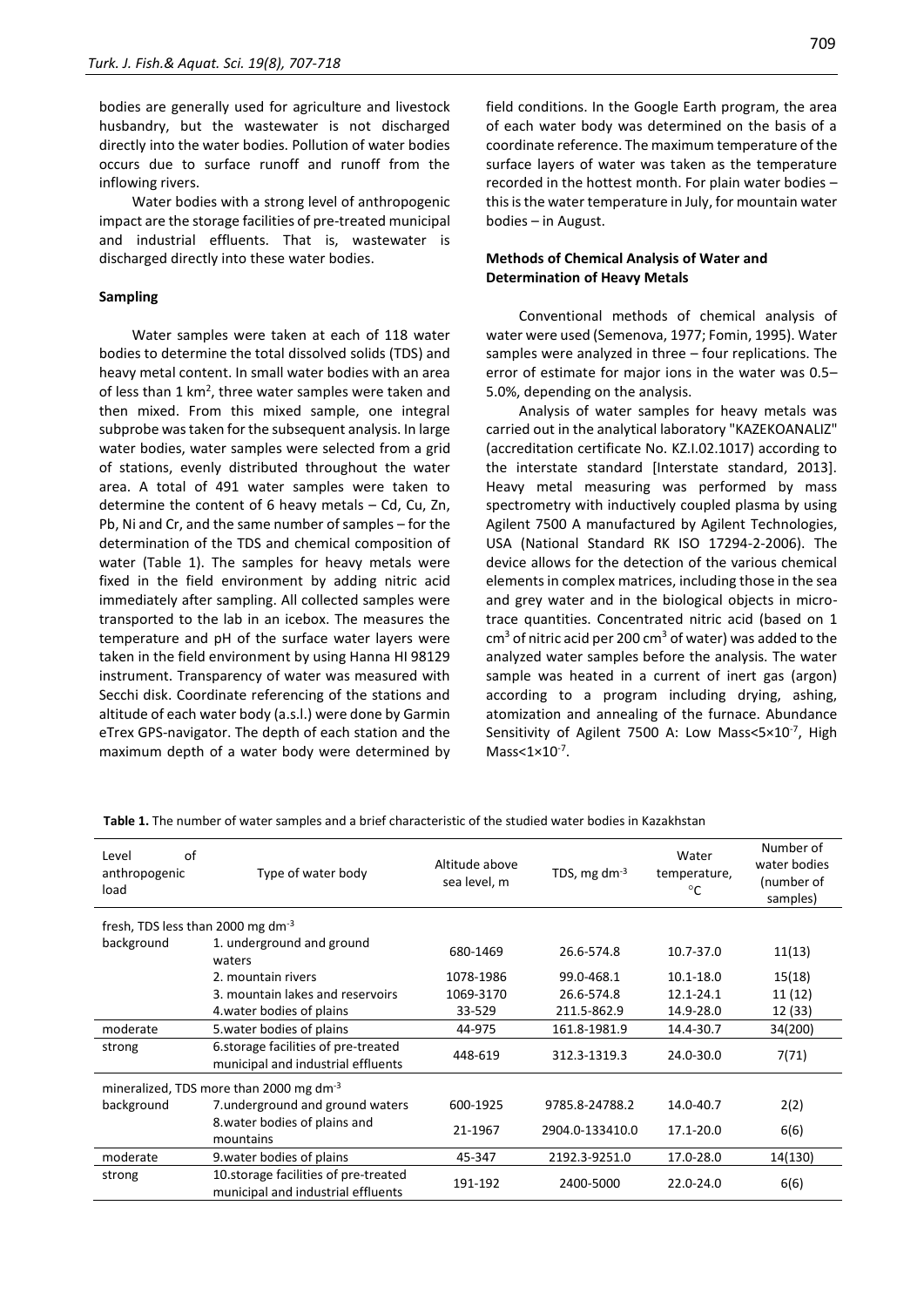#### **Statistical Analysis**

The statistical processing of data on the content of heavy metals in water was carried out in the Excel and Statistica 10 programs. Average values and standard deviations are given for all analyzed parameters. The differences in average values were determined by the Student's *t*-test (Glantz, 1999). Scattering diagrams were constructed in Statistica 10 program. In the same program, a stepwise regression analysis (Lukyanova, 1999) was performed in order to identify the main factors that affect the accumulation of heavy metals in water bodies.

# **Results**

#### **Brief Characteristics of Studied Water Bodies**

The studied water bodies are located at various altitudes (Table 1). The areas of the water bodies vary from 0.02 to 10556  $km^2$ . Maximum depths reach 0.1-44.0 m. Transparency of water is 0.1-9.0 m. Small shallow fresh water bodies are characterized by varying degrees of development of macrophytes – from 10 to 100%. In large water bodies, macrophytes are prevalent mainly in the coastal zone. In background deep-sea and cold-water lakes, macrophytes are mostly absent. The degree of presence of macrophytes in background shallow-water lakes also varies largely.

The pH in all water bodies varies within relatively small ranges – from 7.0 to 9.5, that is, at the level of mildly alkaline and alkaline waters. The temperature gradient of water in surface water bodies is more pronounced – from 10.1 to 32.0°C, which is due to their location at various altitudes. Fresh and mineral hot springs were characterized by the maximum water temperatures – 37.0-40.7°C.

# **The Content of Heavy Metals in the Water Bodies of Selected Categories**

According to the average values, the content of heavy metals in our water samples varied widely (Table 2). The average Cd content varied from 0.01 to 7.7 μg dm-3 , Cu – from 1.6 to 158.2, Zn – from 1.5 to 44.1, Pb – from 1.4 to 19.4, Cr – from 0.05 to 14.6, Ni – from 0.2 to 227.2 μg dm<sup>-3</sup>.

In order of decrease in the absolute average values, heavy metals formed the following series:

# *TDS less 2000 mg dm-3*

- 1. background underground and ground waters Zn>Cr>Cu>Pb>Ni>Cd
- 2. background mountainous rivers Zn>Pb>Cu>Cr>Ni>Cd

|                                                         | Table 2. The average concentrations of heavy metals in Kazakhstan water bodies in comparison with the maximum permissible |  |  |  |  |  |  |
|---------------------------------------------------------|---------------------------------------------------------------------------------------------------------------------------|--|--|--|--|--|--|
| concentration in water bodies' intent for fishery (MPC) |                                                                                                                           |  |  |  |  |  |  |
| Level of                                                | Content of heavy metals, $\mu$ g dm <sup>-3</sup>                                                                         |  |  |  |  |  |  |

| Level of                               |                                                                                | Content of heavy metals, ug dm <sup>-3</sup> |                |                 |                |                 |                |  |
|----------------------------------------|--------------------------------------------------------------------------------|----------------------------------------------|----------------|-----------------|----------------|-----------------|----------------|--|
| anthropogenic<br>load                  | Type of water body                                                             | Cd                                           | Cu             | Zn              | Pb             | Cr              | Ni             |  |
|                                        | fresh, TDS less than 2000 mg dm <sup>-3</sup>                                  |                                              |                |                 |                |                 |                |  |
| background                             | 1.underground and ground<br>waters                                             | $0.06 \pm 0.06$                              | $1.6 + 0.6$    | 18.6±15.8       | $1.2 \pm 0.3$  | $2.3 \pm 2.0$   | $0.2 + 0.2$    |  |
|                                        | 2. mountain rivers                                                             | $0.06 \pm 0.03$                              | $4.5 \pm 1.3$  | $9.9 + 4.2$     | $9.0 + 3.4$    | $1.4 + 0.7$     | $0.4 + 0.3$    |  |
|                                        | 3. mountain lakes and<br>reservoirs                                            | $0.2 \pm 0.07$                               | $4.1 \pm 1.1$  | $6.9{\pm}4.2$   | $2.7 \pm 0.7$  | $1.3 + 0.6$     | $1.2 + 0.4$    |  |
|                                        | 4. water bodies of plains                                                      | $0.01 \pm 0.001$                             | $6.5 \pm 1.6$  | $3.7 \pm 0.7$   | $11.3 \pm 2.3$ | no data         | $13.7 + 5.9$   |  |
|                                        | average for background water bodies                                            | $0.1 \pm 0.03$                               | 5.0 ± 0.8      | $8.3 \pm 2.9$   | $5.6 \pm 1.2$  | $1.6 + 0.6$     | $2.5 + 1.1$    |  |
| moderate                               | 5. water bodies of plains                                                      | $2.6 \pm 0.3$                                | $20.2 \pm 1.6$ | $44.1 \pm 5.7$  | $14.6 \pm 1.3$ | $2.7 \pm 0.4$   | $51.6{\pm}7.7$ |  |
| strong                                 | 6.storage facilities of pre-                                                   | $7.7 \pm 2.2$                                | $8.2 + 1.5$    | $19.4 \pm 1.9$  | $13.6 \pm 1.9$ | $6.8 \pm 0.2$   | 227.2±63.1     |  |
|                                        | treated municipal and<br>industrial effluents                                  |                                              |                |                 |                |                 |                |  |
| average for fresh water bodies         |                                                                                | $4.0 + 0.6$                                  | $17.5 \pm 1.3$ | 38.6±4.4        | $14.1 \pm 1.1$ | $5.1 \pm 0.4$   | 119.8±25.5     |  |
|                                        | mineralized, TDS more than 2000 mg dm <sup>-3</sup>                            |                                              |                |                 |                |                 |                |  |
| background                             | 7.underground and ground<br>waters                                             | no data                                      | $0.3 \pm 0.3$  | $1.5 + 1.5$     | $1.4 + 0.9$    | $0.05 \pm 0.05$ | no data        |  |
|                                        | 8. water bodies of plains and<br>mountains                                     | $0.8 + 0.8$                                  | 158.2±130.8    | $22.2 \pm 13.5$ | $9.1 + 4.0$    | 14.6±9.9        | 67.9±49.8      |  |
| moderate                               | 9. water bodies of plains                                                      | $4.2 \pm 0.6$                                | $31.2 \pm 3.1$ | $13.5 \pm 1.6$  | $19.4 \pm 1.8$ | $3.9 + 0.6$     | $31.3 + 4.1$   |  |
| strong                                 | 10.storage facilities of pre-<br>treated municipal and<br>industrial effluents | $1.3 \pm 0.2$                                | $10.4 \pm 2.1$ | $15.1 \pm 5.2$  | $6.3 \pm 0.2$  | no data         | $67.5 + 9.8$   |  |
| average for mineralized water bodies   |                                                                                | $4.5 \pm 0.8$                                | $30.1 + 9.2$   | $17.5 \pm 0.2$  | $20.3 \pm 2.1$ | $8.1 \pm 3.3$   | $49.4 \pm 6.4$ |  |
| AVERAGE for all water bodies           |                                                                                | $3.3 \pm 0.3$                                | $18.7 \pm 0.7$ | $24.0 \pm 1.6$  | $14.2 \pm 0.5$ | $1.4 + 0.1$     | $71.2 \pm 8.8$ |  |
| MPC in water bodies intent for fishery |                                                                                | 0.5                                          | 1.0            | 10.0            | 10.0           | 5.0             | 10.0           |  |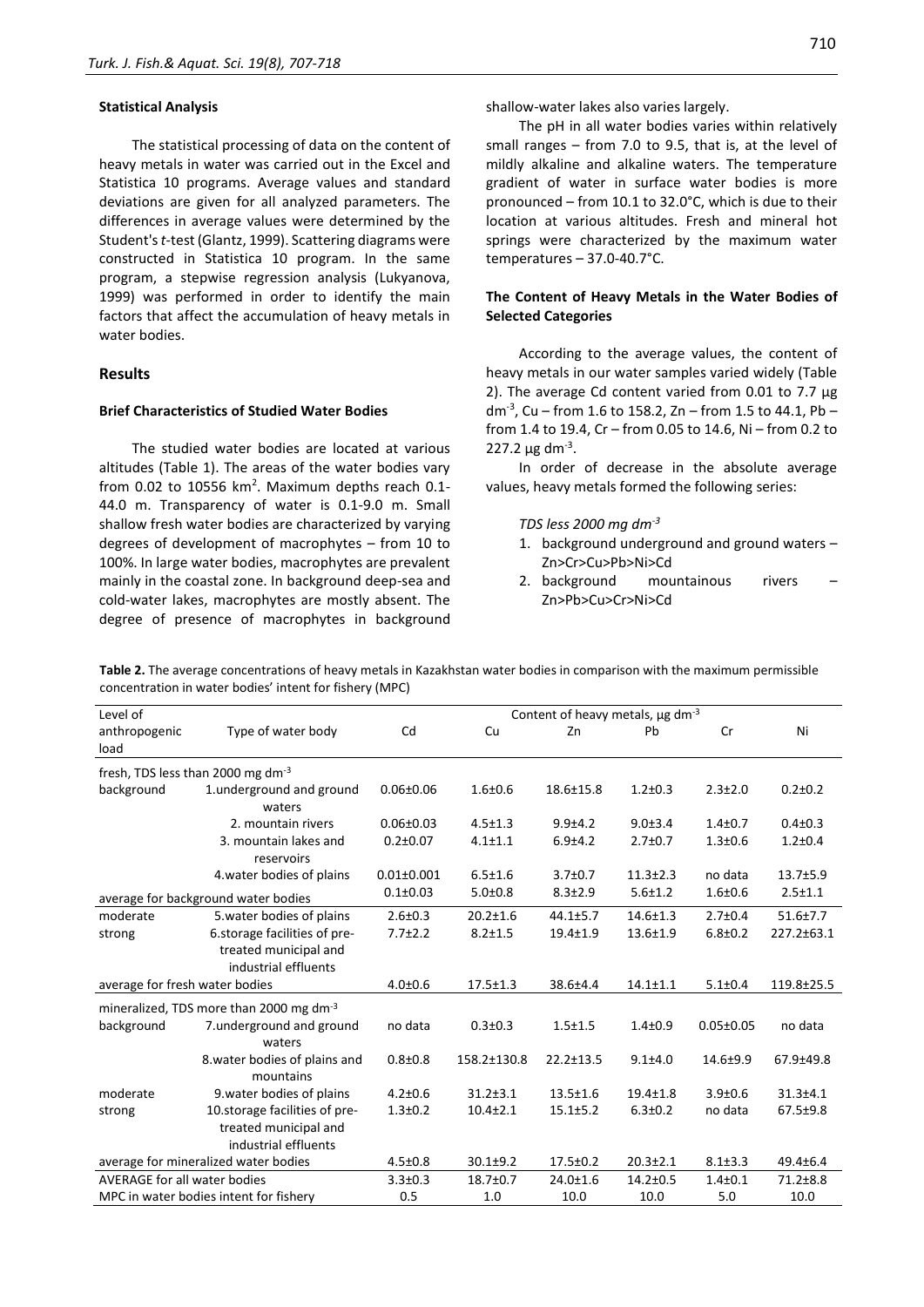- 3. background mountainous lakes and reservoirs – Zn>Cu>Pb>Cr>Ni>Cd
- 4. background water bodies of plains Ni>Pb>Cu>Zn>Cd
- 5. water bodies of plains with moderate anthropogenic load - Ni>Zn>Cu>Pb>Cr≈Cd
- 6. storage facilities of pre-treated municipal and industrial effluents - Ni>Zn>Pb>Cu>Cd≈Cr

*TDS more than 2000 mg dm-3*

- 7. background underground and ground waters Zn≈Pb>Cu>Cr
- 8. background water bodies of plains and mountains – Cu>Ni>Zn>Cr>Pb>Cd
- 9. water bodies of plains with moderate anthropogenic load - Ni≈Cu>Pb>Zn>Cd≈Cr



**Figure 2.** The heavy metals content (μg dm-3 ) dynamic in the studied water bodies of Kazakhstan

Fresh water bodies: 1. background underground and ground waters, 2. background mountain rivers, 3. background mountain lakes and reservoirs, 4. background water bodies of plains, 5. plain water bodies with a moderate level of anthropogenic impact, 6. water bodies with a strong level of anthropogenic impact

Mineralized water bodies: 7. background underground and ground waters, 8. background water bodies of plains, 9. plain water bodies with a moderate level of anthropogenic impact, 10. water bodies with a strong level of anthropogenic impact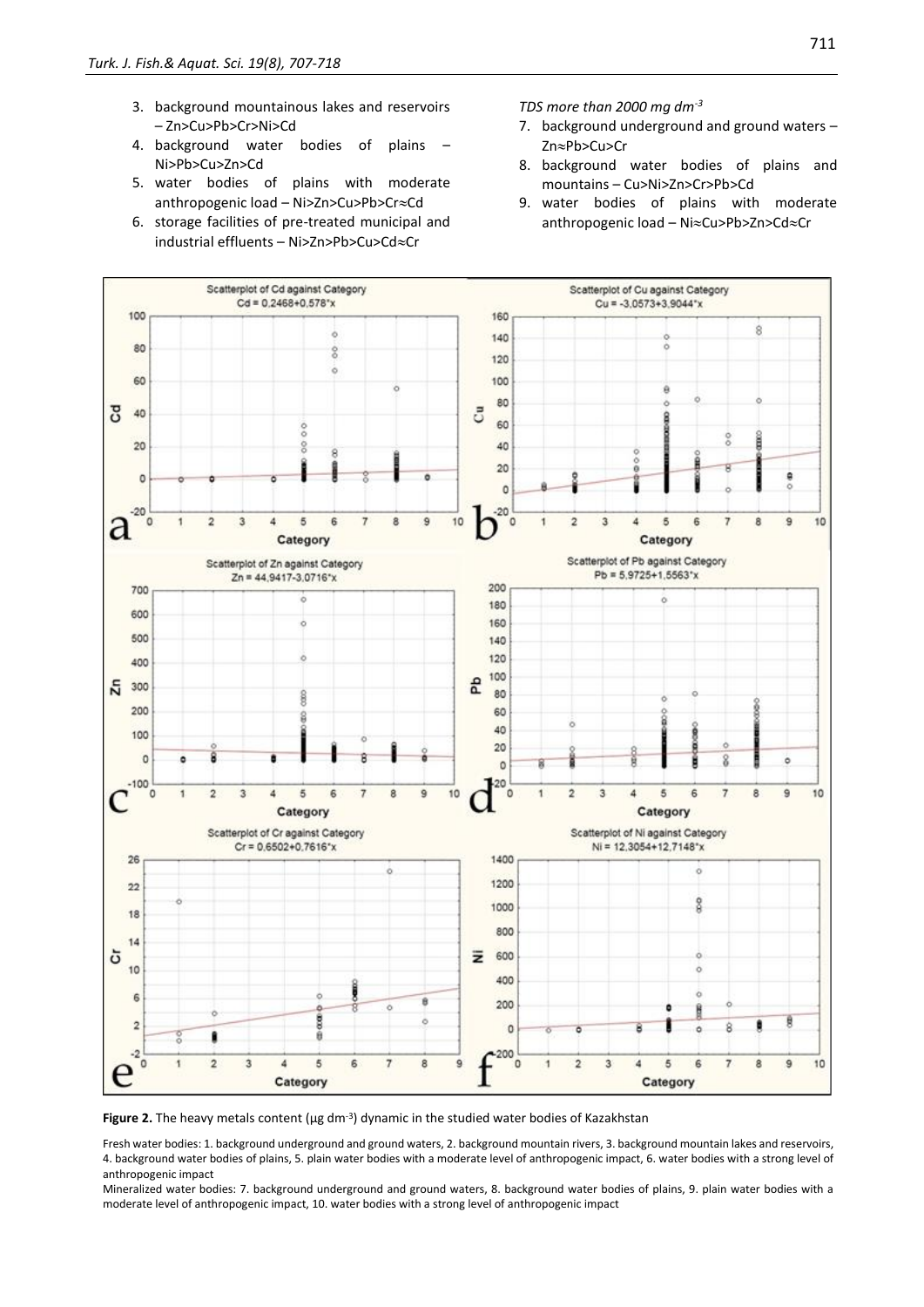10. storage facilities of pre-treated municipal and industrial effluents – Ni>Zn>Cu>Pb>Cd

So, according to the average values, most of the studied water bodies contained Ni and Zn in the highest concentrations. Further sequence of metals was inconsistent, but most water bodies contained Cd and, less often, Cr in minimal amounts. The only exceptions were fresh storage facilities of pre-treated municipal and industrial effluents; they contained Cd in approximately same concentrations as Cr.

Figure 2 (a, b, d) shows that the largest range of fluctuations and the maximum absolute concentrations of Cd, Cu and Pb were recorded in the plain water bodies with a moderate level of anthropogenic impact (fresh and mineralized) and fresh storage facilities of pretreated municipal and industrial effluents. The largest range of fluctuations and maximum values of absolute concentrations of Cr, as well as Zn and Ni, were recorded in the fresh water bodies with a moderate level of anthropogenic impact and fresh storage facilities of pretreated municipal and industrial effluents (Figure 2e, c, f). In background water bodies, a high Zn concentration at 176  $\mu$ g dm<sup>-3</sup> was recorded only once in the groundwater of the Eastern Kazakhstan. The increased content of Pb, at the level of 13.0-47.0  $\mu$ g dm<sup>-3</sup>, was found in only three samples of water from the background mountain rivers of Southern and South-Eastern Kazakhstan. At the same time, increased concentrations of Cu – up to 1.6-6.5  $\mu$ g dm<sup>-3</sup>, were recorded in 67% of water samples from background water bodies.

Comparative analysis of average values showed that fresh background underground and ground waters (number 1 in Table 2) was characterized by higher Zn concentrations and lower absolute concentrations of Cu, Cd, Pb, and Ni than that of mountainous background rivers and lakes (number 2 and 3 in Table 2). In the direction from underground and ground waters to background water bodies of plains (Table 2), the average content of Zn decreased, and of Cu, Cr and Ni – increased. The highest concentrations of Pb were detected in background mountainous water bodies and water bodies of plains.

On average for fresh background water bodies (numbers 1-4 in Table 2), the content of all heavy metals was at a lower level than for water bodies, exposed to moderate (number 5 in Table 2) and strong anthropogenic impact (number 6 in Table 2). In turn, comparison between water bodies with a moderate and strong level of anthropogenic impact led to the following conclusions. According to the Student's *t*-test, average concentrations of Cu and Zn were statistically significantly higher and average concentrations of Cd, Cr, and Ni were statistically significantly lower in fresh water bodies of plains with moderate anthropogenic impact than in water bodies with a moderate and strong level of anthropogenic impact (Table 2). The differences between the average concentrations of Pb in water bodies with moderate and strong anthropogenic impact were not statistically significant.

In mineral background hot springs (number 7 in Table 2), the content of heavy metals was minimal compared to other mineralized water bodies. The highest average concentrations of Cu, Zn, Ni and Cr were recorded in mineralized background water bodies (number 8 in Table 2), of Pb – in mineralized water bodies of plains with moderate anthropogenic impact (number 9 in Table 2). Mineralized water bodies with strong anthropogenic impact (number 10 in Table 2) were characterized by a relatively low content of heavy metals, with the exception of Ni. The average Ni content in mineralized water bodies with strong anthropogenic impact was approximately two times higher than in mineralized water bodies with moderate anthropogenic impact, but it was comparable with background values.

Comparison of fresh (TDS<2000 mg dm<sup>-3</sup>) and mineralized water bodies (TDS>2000 mg dm-3 ) allowed to make the following conclusions. The mineralized water bodies were characterized by a higher content of Pb, Cr, Cd and Cu and lower concentrations of Ni and Zn compared to fresh water bodies (Table 2).

**Table 3.** Coefficients of Spearman Rank Correlation between the content of heavy metals in the water bodies of Kazakhstan and environmental factors

|                                                           | Heavy metals |          |       |       |          |          |  |
|-----------------------------------------------------------|--------------|----------|-------|-------|----------|----------|--|
| Factors                                                   | Zn           | Cu       | Cd    | Pb    | Ni       | Cr       |  |
| Altitude, a.s.l.                                          | $-0.207$     | $-0.299$ | 0.128 | 0.104 | $-0.334$ | $-0.798$ |  |
| Area, km <sup>2</sup>                                     | 0.288        | 0.124    | 0.446 | 0.181 | 0.322    | 0.322    |  |
| Depth max, m                                              | 0.369        | $-0.027$ | 0.478 | 0.278 | 0.387    | $-0.265$ |  |
| Water temperature max, °C                                 | 0.509        | 0.199    | 0.213 | 0.156 | 0.678    | 0.436    |  |
| during<br>Water<br>temperature<br>the sampling period, °C | 0.303        | 0.204    | 0.227 | 0.197 | 0.308    | 0.300    |  |
| Depth of station, m                                       | 0.391        | 0.199    | 0.229 | 0.124 | 0.169    | 0.011    |  |
| Transparency, m                                           | 0.231        | 0.185    | 0.304 | 0.200 | 0.309    | -0.391   |  |
| pH                                                        | 0.338        | 0.315    | 0.445 | 0.046 | 0.401    | $-0.145$ |  |
| TDS, mg dm $^{-3}$                                        | $-0.097$     | 0.240    | 0.401 | 0.270 | 0.595    | 0.752    |  |

Statistically significant values of the Spearman correlation coefficients are in *italics*, for P<0.05.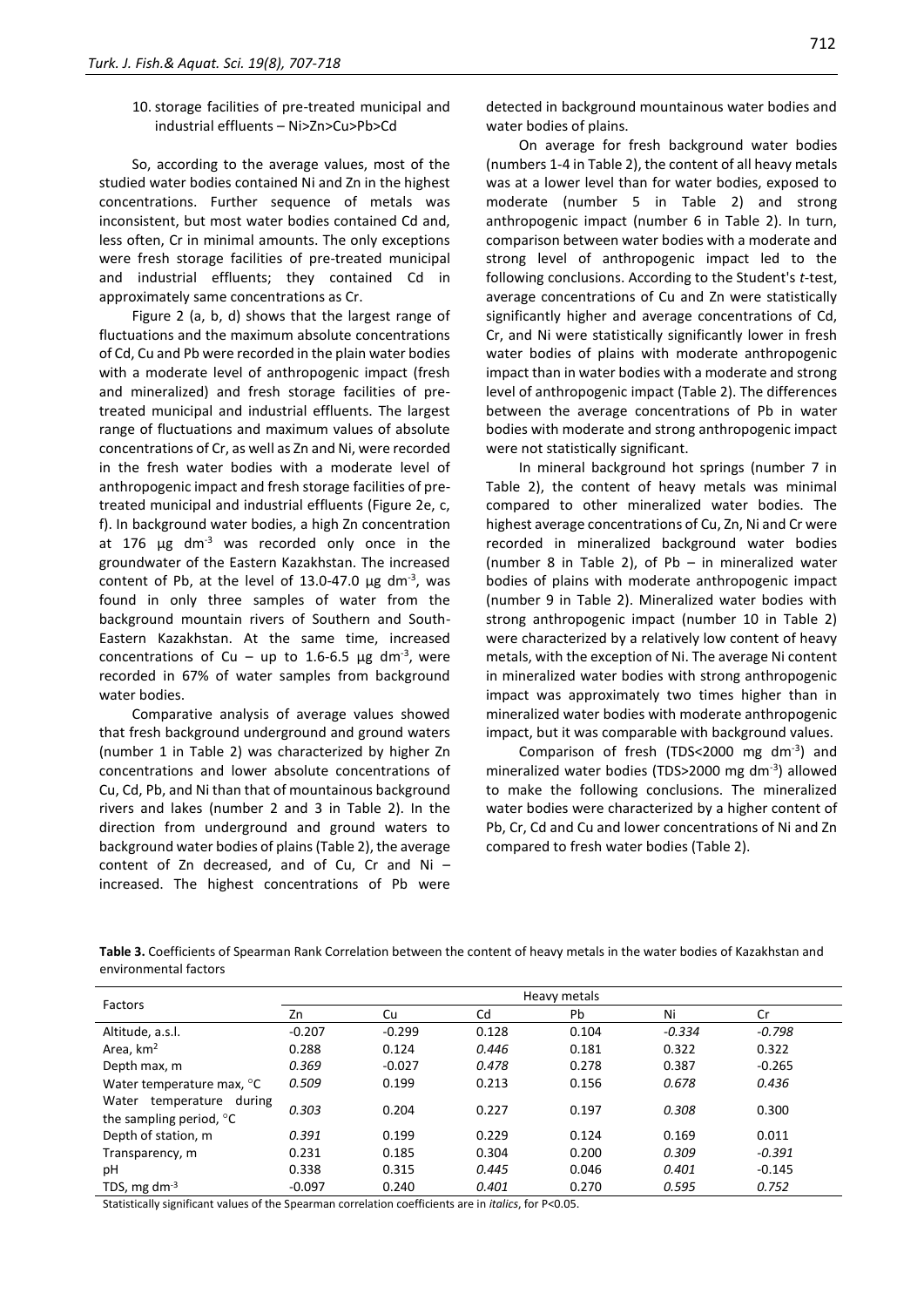

**Figure 3.** The relationships between heavy metals content and water pH in Kazakhstan's water bodies.

# **Analysis of the Relationship between the Content of Heavy Metals in Water and Other Environmental Factors**

As was shown above, the average contents of heavy metals in fresh and mineralized water bodies were different (Table 2). However, the values of the rank correlation coefficient between TDS and absolute concentrations of Zn, Cu, Cd, and Pb were statistically significant, but low (Table 3). Moderately pronounced positive relationship was recorded between the TDS and the absolute content of Ni and Cr. The shift of pH value towards alkaline supported the accumulation of Cd and Ni in water bodies. Maximum depths and transparency of water did not affect the content of heavy metals in water. The content of Cr and, to a small extent, Ni increased against the altitude gradient, i.e. in the direction from mountainous water bodies to the water bodies of plains. The concentrations of Zn, Ni and Cr were higher in well-heated water bodies.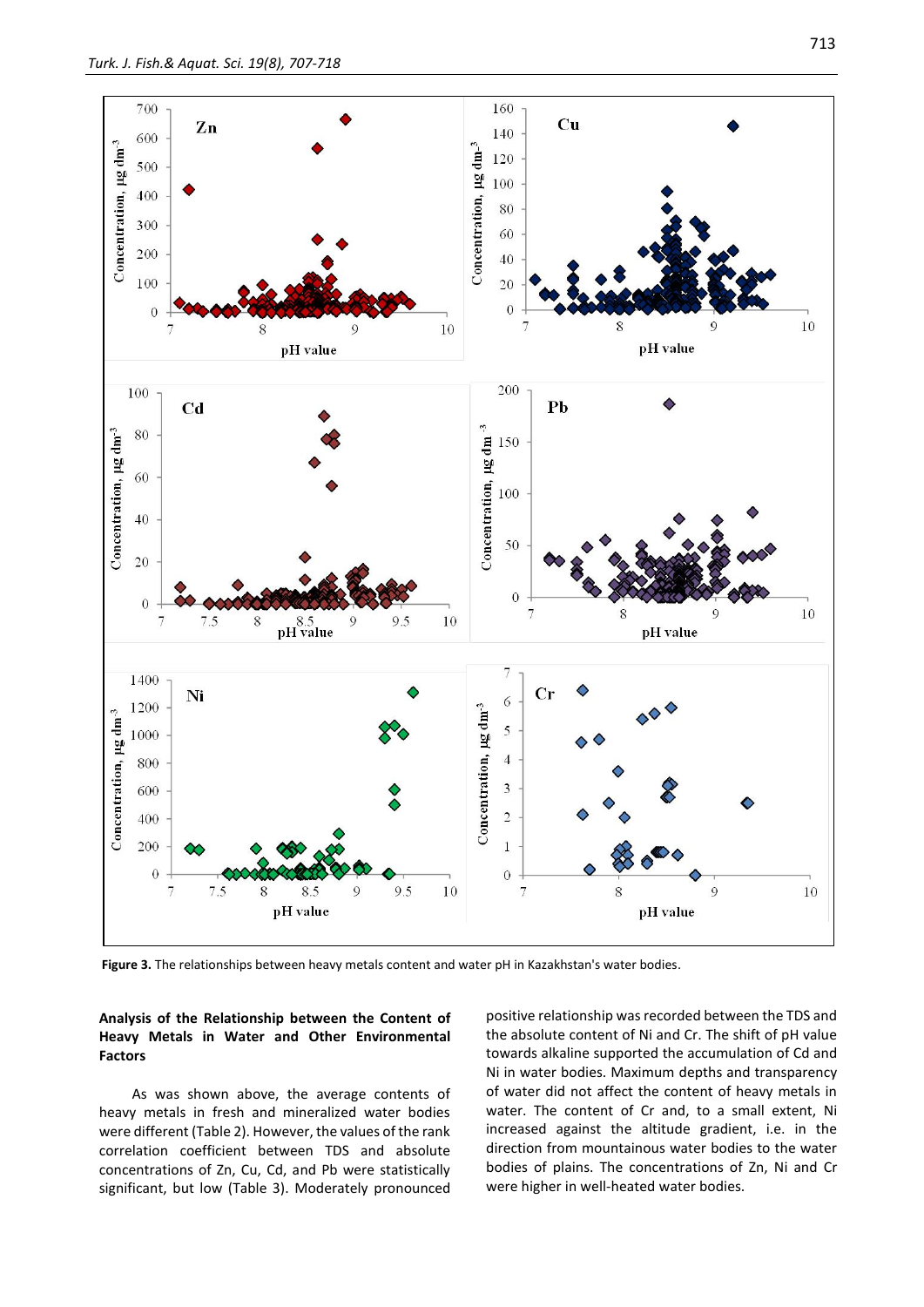| <b>Table 4.</b> Results of stepwise regression analysis of the influence of external factors on the content of heavy metals in |
|--------------------------------------------------------------------------------------------------------------------------------|
| Kazakhstan's water bodies                                                                                                      |

| Metal | Step 1         | Step 2                | Step 3                  | Step 4                  | Step 5                  | Step 6                  |
|-------|----------------|-----------------------|-------------------------|-------------------------|-------------------------|-------------------------|
| Zn    | Depth b*=0.418 | Depth b*=0.491        | Depth b*=0.522          | Depth b*=0.517          | Depth b*=0.491          | Depth b*=0.472          |
|       |                | Transparency b*=-0.19 | Transparency b*=-0.17   | $pH b*=-0.20$           | Transparency b*=-0.18   | pH b*=-0.19             |
|       |                |                       |                         |                         | $pH b*=-0.21$           |                         |
| Cu    | Depth b*=0.284 | Depth b*=0.238        | Depth b*=0.290          | Depth b*=0.321          | Depth b*=0.317          | Depth b*=0.312          |
|       |                | pH b*=0.220           | pH b*=0.316             | pH b*=0.300             | pH b*=0.386             | pH b*=0.409             |
|       |                |                       | Depth max $b^* = -0.23$ | Depth max $b^* = -0.23$ | Depth max $b^* = -0.30$ | Depth max $b^* = -0.32$ |
|       |                |                       |                         | Altitude b*=-0.16       | Altitude b*=-0.23       | Altitude $b^* = -0.25$  |
|       |                |                       |                         |                         | Temperature b*=-0.21    | Temperature b*=-0.20    |
| Cd    |                |                       |                         |                         |                         | pH b*=0.228             |
| Pb    |                | Depth max $b*=0.295$  | Depth max $b^* = 0.338$ | Depth max $b*=0.273$    | Depth max $b*=0.335$    | Depth max $b^* = 0.336$ |
|       |                |                       | Temperature b*=0.337    | Temperature b*=0.348    | Temperature b*=0.347    | Temperature b*=0.380    |
|       |                |                       |                         |                         | Transparency b*=0.185   | Transparency b*=0.212   |
| Ni    | pH b*=0.640    | pH b*=0.683           | pH b*=0.751             | pH b*=0.797             | pH b*=0.745             | pH b*=0.715             |
|       |                | Area b*=-0.39         | Area $b^* = -0.37$      | Area $b^* = -0.31$      | Area $b^* = -0.33$      | Area $b^* = -0.32$      |
|       |                |                       | Transparency b*=-0.27   | Transparency b*=-0.22   | Transparency b*=-0.19   | Transparency b*=-0.23   |
|       |                |                       |                         | TDS $b^* = -0.20$       | TDS $b^* = -0.21$       | TDS $b^* = -0.26$       |
| Cr    |                |                       |                         | Altitude $b^* = -0.85$  | Altitude $b^* = -0.71$  | Altitude $b^* = -0.71$  |
|       |                |                       |                         |                         | Area $b^* = 0.369$      | Area $b* = 0.393$       |

Low values of the coefficients of the rank linear correlation are associated with the nature of distribution of heavy metals within the gradient of external factors. As an example, we give the distribution of heavy metals in relation to water pH. Of the 6 metals, only Ni concentrations increased linearly with pH shifting from mildly alkaline waters to alkaline waters (Figure 3). Concentrations of Pb and Cr formed a cloud of dots, indicating the absence of a connection between the content of these metals in water and the pH value. The content of the remaining metals (Zn, Cu, Cd) increased within the pH gradient from 7.0 to 8.7, and then decreased, i.e. varied nonlinearly.

Changes in the concentrations of heavy metals within the gradient of other environmental factors occurred in a similar manner. The content of Zn, Cu, and Cd grew with increasing water temperature from 7 to 23°C, of Pb – from 7 to 25°C, and decreased at higher temperatures. For Ni and Cr, no regularities were observed.

Water bodies with TDS at about 1250-1350 mg dm-<sup>3</sup> featured maximum concentrations of Ni, Cu, and Cd. The highest content of Zn was recorded in water bodies with TDS of water at about 950-1000 mg dm<sup>-3</sup>. In conditions of higher TDS of water, the content of all heavy metals decreased.

Weak negative correlation between the altitude of location of a water body and the content of heavy metals was also due to the specifics of distribution of the analyzed parameters. Low concentrations of heavy metals were detected in water bodies located at altitudes of 20-180 m above sea level. These are mainly small background steppe lakes of Western Kazakhstan, as well as some floodplain lakes of Southern Kazakhstan. The highest concentrations of heavy metals were recorded in water bodies of plains located at altitudes of 190-500 m above sea level. Foothill and mountainous water bodies at an altitude of more than 600-700 m above sea level were generally characterized by a low level of toxic pollution.

Studying the influence of environmental factors on the accumulation of heavy metals by the method of stepwise regression analysis made it possible to draw the following conclusions. Deep-water parts of water bodies with low pH values were characterized by elevated concentrations of Zn (Table 4). The accumulation of Cu was also influenced by morphometry, but the concentration of this metal was higher in shallow alkaline water bodies of plains with low water temperature. The accumulation of Cd was regulated only by the pH of water. The highest concentrations of Pb were recorded in deep water bodies with high temperature and water transparency. Small water bodies with fresh alkaline water and low transparency were characterized by elevated Ni concentrations. Maximum concentrations of Cr were observed in large water bodies of plains. Thus, the leading factors contributing to the accumulation of 4 out of 6 metals were the morphometric characteristics of water bodies in combination with pH and temperature. A negative relationship with the TDS of water was found only for Ni.

#### **Discussion**

This study is the first experience of analyzing data on changes in heavy metal concentrations in Kazakhstan's water bodies, depending on natural and anthropogenic factors. Most of the water bodies surveyed by us have commercial fishing importance, and therefore the assessment of their toxic pollution level is of high relevance. We compared our data with the maximum permissible concentration in water bodies intent for fishery (MPC) (Guseva, 2002). According to the data in Table 2, background fresh water bodies were characterized by a low level of toxic pollution. Elevated concentrations of Cr, Zn and Pb were recorded only in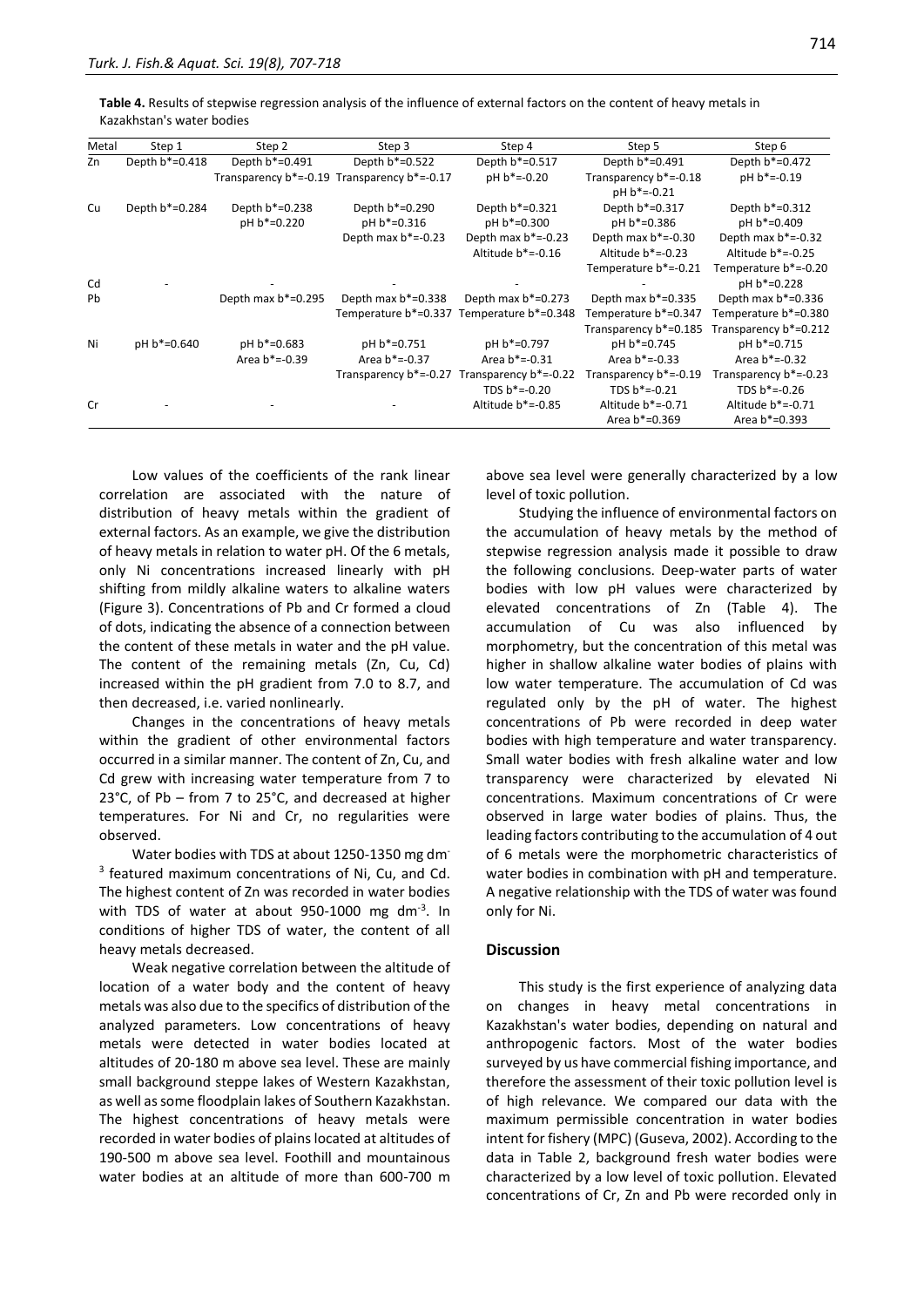few our water samples from the mountain water bodies. The content of Cu everywhere exceeded MPC by 1.6-6.5 times. The average content of Cu, Pb and Cr in our background water samples was higher than the concentrations of these metals in unpolluted waters of the mountain systems of Tien Shan, Alps and Western Sayans (Anishchenko *et al*., 2015; Zhaoyong *et al*., 2015; Tornimbeni, Rogora, 2012). Comparative analysis showed that in the background water bodies of Kazakhstan the average content of Zn and Cr was significantly lower, and the concentrations of Cu, Pb and Ni were close to the Clarke concentrations of these heavy metals in groundwater (Shvartsev, 2008).

Given the absence of anthropogenic impact on the studied background water bodies, local increase in the concentrations of Cr, Zn and Pb and more frequently recorded elevated Cu concentrations are associated with natural factors. These include, in particular, the location of background water bodies in ore belts and geochemical anomalies that lie in the mountainous regions of Kazakhstan (Mazurov, 2005). The elevated Cu concentrations (up to 6.5  $\mu$ g dm<sup>-3</sup>) recorded in more than half of background water samples indicate that the MPC value of Cu per 1  $\mu$ g dm<sup>-3</sup> (Guseva, 2002) for Kazakhstan water bodies is understated.

In decreasing order of Clarke values in groundwater (Shvartsev, 2008) and in the granite crust (Dobrovolsky, 2003), the metals form the following line: Zn>Cu>Ni>Cr>Pb>Cd. Obviously, such sequence of metals (or similar one) should also be typical of background natural waters. In the background fresh and mineralized water bodies of Kazakhstan, Zn also occupied the first place in absolute average concentrations. In the fresh and mineralized water bodies with a moderate and strong anthropogenic impact, Ni was found in the highest concentrations. This suggests that the anthropogenic load leads not only to an increase in toxic pollution (Table 2, Figure 2), but also to a change in the ratio of heavy metals in aquatic ecosystems. Such transformation of chemical composition of water was observed in background water bodies of plains too, despite the absence of significant anthropogenic influence on them. In addition to anthropogenic pollution, the transformation of chemical composition of water can also occur in the presence of geochemical anomalies in the catchment basin.

Remarkably, in the fresh water bodies with moderate level of anthropogenic impact, the average content of Zn and Cu was higher than in the fresh water bodies with strong level of anthropogenic impact (sewage water storage facilities) (Table 2). One of the reasons that cause a high level of toxic pollution of water bodies of plains with moderate level of anthropogenic impact is the intake of runoff contaminated by heavy metals from agricultural areas (sewage that was not treated at treatment plants). It is well known that heavy metals are a part of complex fertilizers (Gorbunova & Shtulin, 2016) used in agriculture. As analysis of literature data has shown (Ahmedenov & Koshim, 2014; Ahmedenov, 2015; Buymova & Bubnov, 2012), pollution of catchment basins significantly contributes to the overall level of toxic pollution of not only surface, but also underground water sources. Relatively low concentrations of heavy metals registered by us in fresh and mineralized sewage water reservoirs (number 6 and 10 in Table 2), as well as in the sewage pond of Northern Kazakhstan (Zakarkina *et al*., 2011) indicate a fairly effective purification of industrial effluents at treatment plants.

Another crucial factor determining the ecological state of aquatic ecosystems is the intensity of biological processes. Due to the dumping of both industrial and domestic sewage, the concentration of biogenic and organic substances in the water bodies with strong level of anthropogenic impact (sewage water storage facilities) are at a higher level than in the water bodies with moderate level of anthropogenic impact. In this regard, quantitative variables of biological communities in sewage water storage facilities are higher than in water bodies polluted only by surface runoff (Krupa, 2012; Barinova, Krupa & Romanova*,* 2018). Effective purification of sewage water storage facilities occurs due to the biological activity of unicellular algae which accumulation of heavy metals by cell surface (Fargašova, Bumbálová & Havránek, 1997; Macfie & Welbourn, 2000; Novák, Jánószky, B-Béres, Nagy & Bácsi 2014; Bácsi *et al*., 2015) more intensively compared to that of macrophytes and ichthyofauna (Chizhikova, Sirotsky, Kharitonova & Utkina, 2011; Niemiec, Szeląg-Sikora, Sikora, Cupiał & Komorowska*,* 2018).

One of the natural factors that affect the content of heavy metals in aquatic ecosystems is the TDS of water. According to the average values, Pb, Cr, Cd and Cu are accumulated most intensively in the mineralized water bodies of Kazakhstan (TDS>2000 mg dm<sup>-3</sup>), while Ni and Zn were recorded in higher concentrations in fresh waters. A similar tendency of growth in Cu and Pb content in background groundwater of various climatic zones of the Earth was observed within the TDS gradient (Shvartsev, 2008). The highest Clarke concentrations of Zn and Ni were also characteristic of mineralized waters in arid areas, but the second peak was observed in the fresh waters in tropics and subtropics. This indicates that, with a significant impact of the TDS on migration ability of heavy metals, this process is regulated by a complex of factors, including oxygen conditions (Tretyakova, Papina & Eirikh, 2008), chemical type of water, and age of water-bearing rocks (Panina, 2006).

With differences in average values in fresh and mineralized water bodies of Kazakhstan, the relationship between the absolute concentrations of heavy metals (excluding Ni) and the TDS value was statistically insignificant. Statistically significant, but weak relationships (Table 3) between the content of heavy metals and other environmental factors were due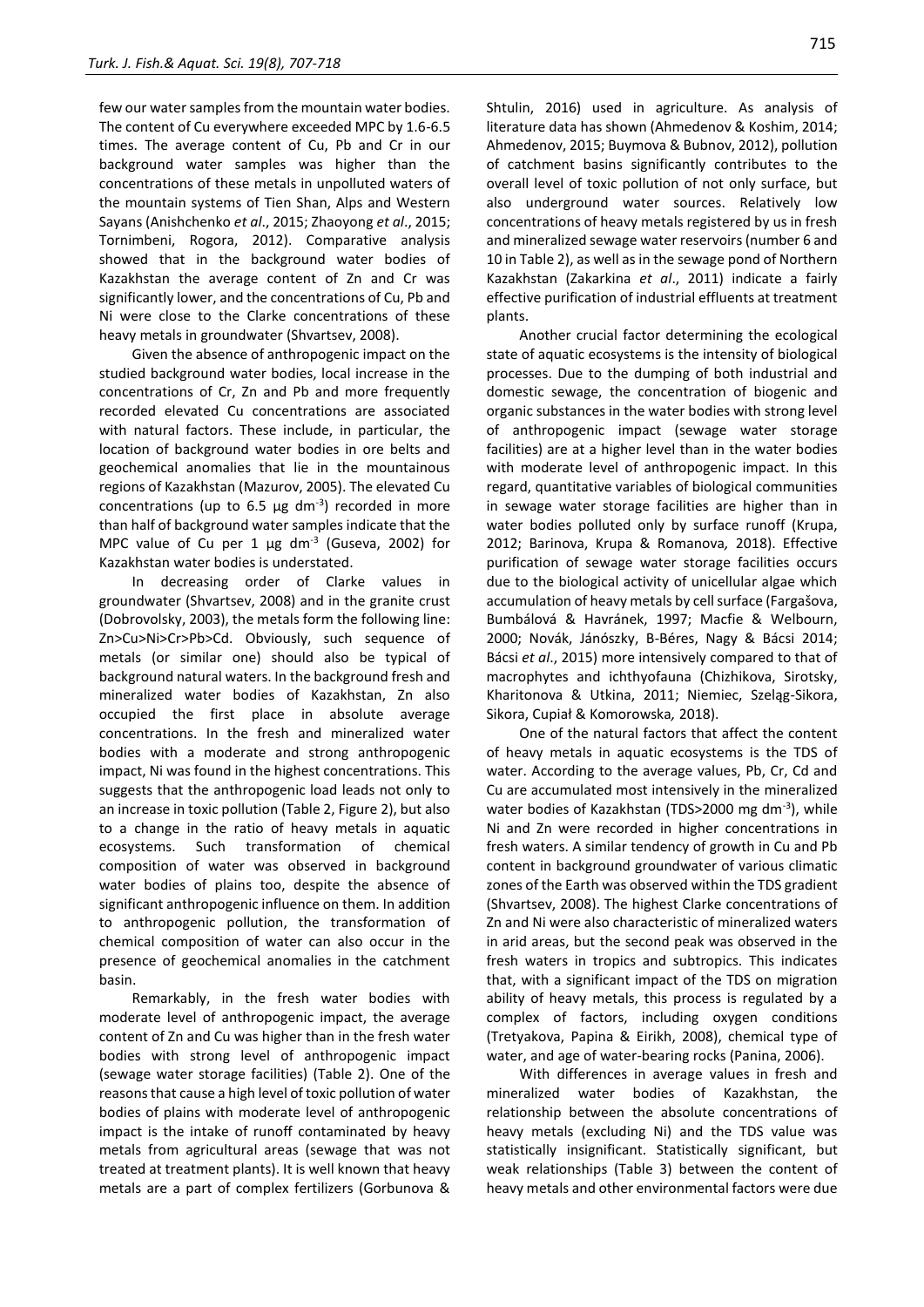to the nonlinear distribution of heavy metals within the gradient of external factors. The content of Zn, Cu, and Cd increased within the pH gradient from 7.0 to 8.5 and further than that – decreased (Figure 3). According to the results of the regression analysis (Table 4), accumulation of heavy metals was regulated by pH and water temperature in combination with the morphometric parameters of water bodies. The relationship between the content of heavy metals and the altitude of location of a water body was indirect because with a decrease in altitude, there were corresponding changes of pH, temperature, TDS and others environmental variables.

Experimental data on the effect of temperature and pH values on the flow of heavy metals from bottom sediments into the water are similarly contradictory. Under experimental conditions, the release of heavy metals into water did not depend on temperature (Huang *et al*., 2017) or, on the contrary, was stimulated by temperature (Li, Shi, Li & Zhang, 2013). The influence of pH within the gradient from 7 to 9 on the flow of heavy metals from soils into water has not been established (Huang *et al*., 2017). It has been shown that the anionic forms of transition metals such as Cu, Zn, Cr, Cd, and Ni, migrate into water as the pH of the medium increases, and in the acidic medium they are actively absorbed by bottom sediments, usually in cationic form (Facce, Pellegrino, Ceoldo, Tibaldo & Sfiriso, 2011). There are also conflicting data (Li *et al*., 2013) on the higher rate of release of Zn, Cu, Cr, Cd, and Pb from soils into water at low pH values (4-7) than at high pH (8-10).

Thus, geological and physicochemical factors (location of water bodies in ore or geochemical anomalies, chemical type of underlying soils, oxygen conditions, pH values, TDS, temperature) together with the intensity of anthropogenic load determine a complex picture of the distribution of heavy metals in the surveyed water bodies of Kazakhstan. We described the general patterns of distribution of heavy metals in the water bodies of Kazakhstan depending on natural and anthropogenic factors in the first time. The obtained data on the background concentrations of heavy metals contribute to the clarification of the values of regional MPC of heavy metals in water bodies intent for fishery and, accordingly, to more correct assessment of the ecological state of Kazakhstan's water bodies. This study results can be a basis for the development of a new regional system for monitoring water quality and assessing anthropogenic impact on water bodies in Kazakhstan.

# **Conclusion**

This paper based on our data obtained during 1997-2017 describes the main trends in the distribution of heavy metals in the water bodies of Kazakhstan depending on natural and anthropogenic factors. Background water bodies, located far from sources of anthropogenic pollution, were characterized by a low content of heavy metals, with the exception of Cu. The increased background concentrations of Cu established by us are due to the location of water bodies in polymetallic provinces and should be taken into account when developing regional MPC norms and assessing the overall level of toxic pollution of Kazakhstan's fresh water bodies. According to average values, the enrichment of water bodies with heavy metals occurred in two directions – with an increase in the anthropogenic load and an increase in the TDS of water. These are two interrelated processes, since the anthropogenic load increases in the direction from the background mountain ultra-fresh and fresh water bodies to more mineralized water bodies of plains. On the other hand, mineralized water bodies naturally accumulate all salts including heavy metal compounds in the absence of anthropogenic pollution.

A complex of multidirectional external factors, with the main factors difficult to reveal, regulates accumulation of heavy metals in aquatic ecosystems. According to our data, the leading regional factors contributing to the accumulation of heavy metals were the morphometric characteristics of water bodies in combination with pH and water temperature. In addition to analysis of our data, the contradictory results of experiments on the influence of physicochemical factors on the entry of heavy metals into water, cited in the literature, demonstrate of the complexity of the issue and the need for further research.

#### **References**

- Abuduwailil, J., Zhaoyong, Zh., & Fengqing, J. (2015). Evaluation of the pollution and human health risks posed by heavy metals in the atmospheric dust in Ebinur Basin in Northwest China. *Environmental Science and Pollution Research, 22*, 14018–14031. https://dx.doi. 10.1007/s11356-015-4625-1
- Ahmedenov, A.K. (2015). Complex characteristics of the springs of Western Kazakhstan. *News of the National Academy of Sciences of the Republic of Kazakhstan, Series of Geology and Technical Sciences*, *2*(410), 96–83. (In Russian)
- Ahmedenov, K.M., & Koshim, A.G. (2014). Geo-ecological characteristics of the spring gorges of the West Kazakhstan region. *Bulletin of Kazakh National University, geographical series*, *2*, 1–6. (In Russian)
- Amirgaliev, N.A. (2007). *Aral-Syr Darya basin: hydrochemistry, problems of water toxicology*. Almaty, Kazakhstan: Bastay (In Russian)
- Anishchenko, O.V., Glushchenko, L.A., Dubovskaya, O.P., Zuev, I.V., Ageev, A.V., & Ivanova E.A. (2015). Morphometry and Metal Concentrations in Water and Bottom Sediments of Mountain Lakes in Ergaki Natural Park, Western Sayan Mountains. *Water Resources*, *42*(5), 670–682.
- Bácsi, I., Novák, Z., Jánószky, M., B-Béres, V., Grigorszky, I., & Nagy, S.A. (2015). The sensitivity of two *Monoraphidium* species to zinc: their possible future role in bioremediation. *International Journal of Environmental*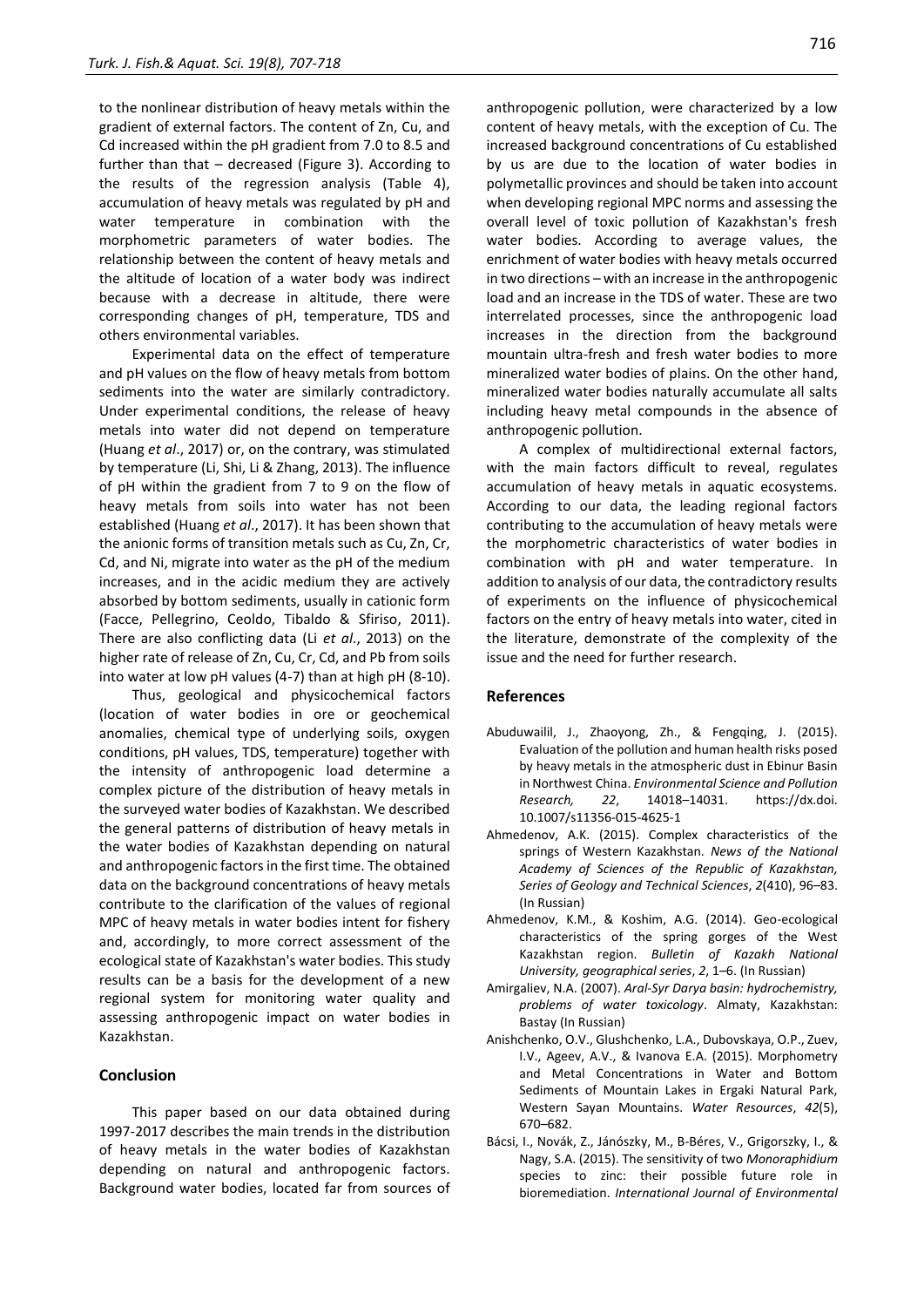*Science & Technology*, *12*, 2455–2466. https://dx.doi. 10.1007/s13762-014-0647-3

- Barber, D.S., Betsill, J.D., Mohagheghi, A.H., Passell H.D., Yuldashev, B., Salikhbaev, U., Djuraev, A., Vasiliev, I., & Solodukhin, V. (2005). The Navruz experiment: Cooperative monitoring for radionuclides and metals in Central Asia transboundary rivers. *Journal of Radioanalytical and Nuclear Chemistry*, *263*(1), 213–218.
- Barinova, S., Krupa, E., & Romanova, S. (2018). The role of planktonic algae in the ecological assessment of storagereservoirs of the Ile-Balkhash basin (Kazakhstan). *Transylvanian Review of Systematical and Ecological Research, "The Wetlands Diversity", 20*(2), 1–14. https://dx.doi. 10.2478/trser-2018-0001
- Burlibaev, M. Zh., Amirgaliev, N.A., Shenberger, I., Skolsky, V.A., Burlibaeva, D.M., Uvarov, D.V., Smirnova, D.A., Efimenko, A.V., & Milyukov, D. Yu. (2014). *Problems of pollution of the main transboundary rivers of Kazakhstan*. Almaty, Kazakhstan: Kaganat (In Russian)
- Burlibayeva, D.M., Burlibayev, M. Zh., Opp, Ch., & Bao, A. (2016). Regime dynamics of hydrochemical and toxicological parameters of the Irtysh River in Kazakhstan. *Journal of Arid Land*, *8*(4), 521–532. https://dx.doi. 10.1007/s40333-016-0083-y
- Burtseva, L.V., & Konkova, E.S. (2016). Lead and cadmium in atmospheric air and precipitation in the background areas of the Eastern European Region. *Problems of ecological monitoring and modeling of ecosystems*, *27*(2), 59–70. https://dx.doi. 10.21513/0207-2564-2016- 2-59-70
- Buymova, S.A., & Bubnov, A.G. (2012). *Integrated assessment of the quality of spring water on the example of the Ivanovo region*. Ivanovo, Russia: Ivanovsky State Chemical-Technological Institute. (In Russian)
- Chizhikova, N.P., Sirotsky, S.E., Kharitonova, G.V., & Utkina, E.V. (2011). Microelements in the aquatic ecosystems of the Amur River. *Bulletin of the Soil Dokuchaev Institute, 67*, 32–39. (In Russian)
- Dobrovolsky, V.V. (2003). *Fundamentals of biogeochemistry*. Moscow, Russia: Publishing Center "Academy". (In Russian)
- Dostay, Zh. D., & Tyumenev, S.D. (2009). *Water supply and sanitation management in Almaty*. Almaty, Kazakhstan: Euro Print. (In Russian)
- Facce, S., Pellegrino, N., Ceoldo, S., Tibaldo, M., & Sfiriso, A. (2011). Trophic conditions in the water of the Venice Laggon (Northern Adriatic Sea, Italy). *The Open Oceanography Jornal*, *5*, 1–13.
- Fargašova, A., Bumbálová, A., & Havránek, E. (1997). Metal bioaccumulation by the freshwater alga *Scenedesmus quadricauda*. *Journal of Radioanalytical and Nuclear Chemistry*, *218*(1), 107–110.
	- https://doi.org/10.1016/S0045-6535(97)00375-5
- Fomin, G.S. (1995). *Water. Control of chemical, bacterial and radiation safety according to international standards*. Moscow, Russia: NGO "Alternative". (In Russian)
- Glantz, S.A. (1999). *Primer of BIOSTATISTICS*. Moscow, Russia: Praktik. (In Russian)
- Gorbunova, N.S., & Stulin, A.F. (2016). The content of heavy metals with prolonged use of fertilizers in agrocoenosis of maize on leached black soils. *Bulletin of VSU, series Chemistry, Biology, Pharmacy*, *4*, 49–54. (In Russian)
- Guseva, Т.V. (Ed.) (2002). *Hydrochemical parameters of the state of the environment*. Moscow, Russia: Socio-Ecological Union. (In Russian)
- Han, Y., Jin, Zh., Cao, J., Posmentier, E.S., & An, Zh. (2007). Atmospheric Cu and Pb Deposition and Transport in Lake Sediments in a Remote Mountain Area, Northern China. *Water Air & Soil Pollut*ion, *179*, 167–181. https://dx.doi.10.1007/s11270-006-9222-y
- Huang, J., Amuzu-Sefordzi, B., & Li, M. (2015). Heavy metals and polychlorinated biphenyls (PCBs) sedimentation in the Lianhua Mountain Reservoir, Pearl River Delta, China. *Environmental Monitoring and Assessment*, *187*(5), 254. https://dx.doi.10.1007/s10661-015-4466-x
- Huang, Y., Zhang, D., Xu, Zh., Yuan, Sh., Li, Y., & Wang, L. (2017). Effect of overlying water pH, dissolved oxygen and temperature on heavy metal release from river sediments under laboratory conditions. *Archives of Environmental Protection*, *43*(2), 28–36. https://dx.doi. 10.1515/aep-2017-0014
- Interstate standard 31 870-2012 (2013). *Drinking water. Determination of elements content by atomic spectrometry methods*. Moscow, Russia: Standardinform. (In Russian)
- Kaus, A., Schäffer, M., Karthe, D., Büttner, O., Tümpling, W., Borchardt, D. (2017). Regional patterns of heavy metal exposure and contamination in the fish fauna of the Kharaa River basin (Mongolia). *Regional Environmental Change, 17*(7), 2023–2037. doi: 10.1007/s10113-016- 0969-4
- Krupa, E.G. (2012). Zooplankton of limnic and lotic ecosystems in Kazakhstan. Structure, patterns of formation. Saarbrucken, Germany: Palmarium Academic Publishing. (In Russian)
- Krupa, E.G., & Barinova, S.S. (2016). Environmental Variables Regulating the Phytoplankton Structure in High Mountain Lakes. *Research Journal of Pharmaceutical, Biological and Chemical Sciences*, *7*(4), 1251–1261. ISSN: 0975-8585
- Krupa, E.G., Romanova, S.M., & Imentay, A.K. (2016). Hydrochemical and toxicological characteristics of the lakes of the "Kolsay Kolderi" National Park (Kungey Alatau, Southeastern Kazakhstan). *Nature Conservation Research. Zapovednaya Nauka*, *1*(1), 2–10. (In Russian)
- Krupa, E.G., Barinova, S.S., Amirgaliyev, N.А., Issenova, G., & Kozhabayeva, G. (2017a). Statistical approach to estimate the anthropogenic sources of potentially toxic elements on the Shardara Reservoir (Kazakhstan). *Ecology & Environmental Science*, *2*(1), 1-12. https://dx.doi. 10.15406/mojes.2017.02.00012
- Krupa, E.G., Barinova, S.S., Tsoy, V.N., Lopareva, T.Y., & Sadyrbaeva, N.N. (2017b). Spatial analysis of hydrochemical and toxicological variables of the Balkhash Lake, Kazakhstan. *Research Journal of Pharmaceutical, Biological and Chemical Sciences*, *8*(3), 1827–1839.
- Krupa, E.G., Barinova, S.S, Isbekov, K.B., Tsoy, V.N., Assylbekova, S.Z., & Sharipova, O.A. (2017c). Influence of chemical water composition on spatial distribution of phytoplankton in the Balkhash Lake (Kazakhstan). *Research Journal of Pharmaceutical, Biological and Chemical Sciences*, *8*(5), 396–411.
- Krupa, E.G., Barinova, S.S., Assylbekova, S.Z., & Isbekov, K.B. (2018). Structural Indicators of zooplankton of the Shardara Reservoir (Kazakhstan) and the main influencing factors. *Turkish Journal of Fisheries and Aquatic Sciences, 18*, 659–669. https://dx.doi. 10.4194/1303-2712-v18\_5\_02